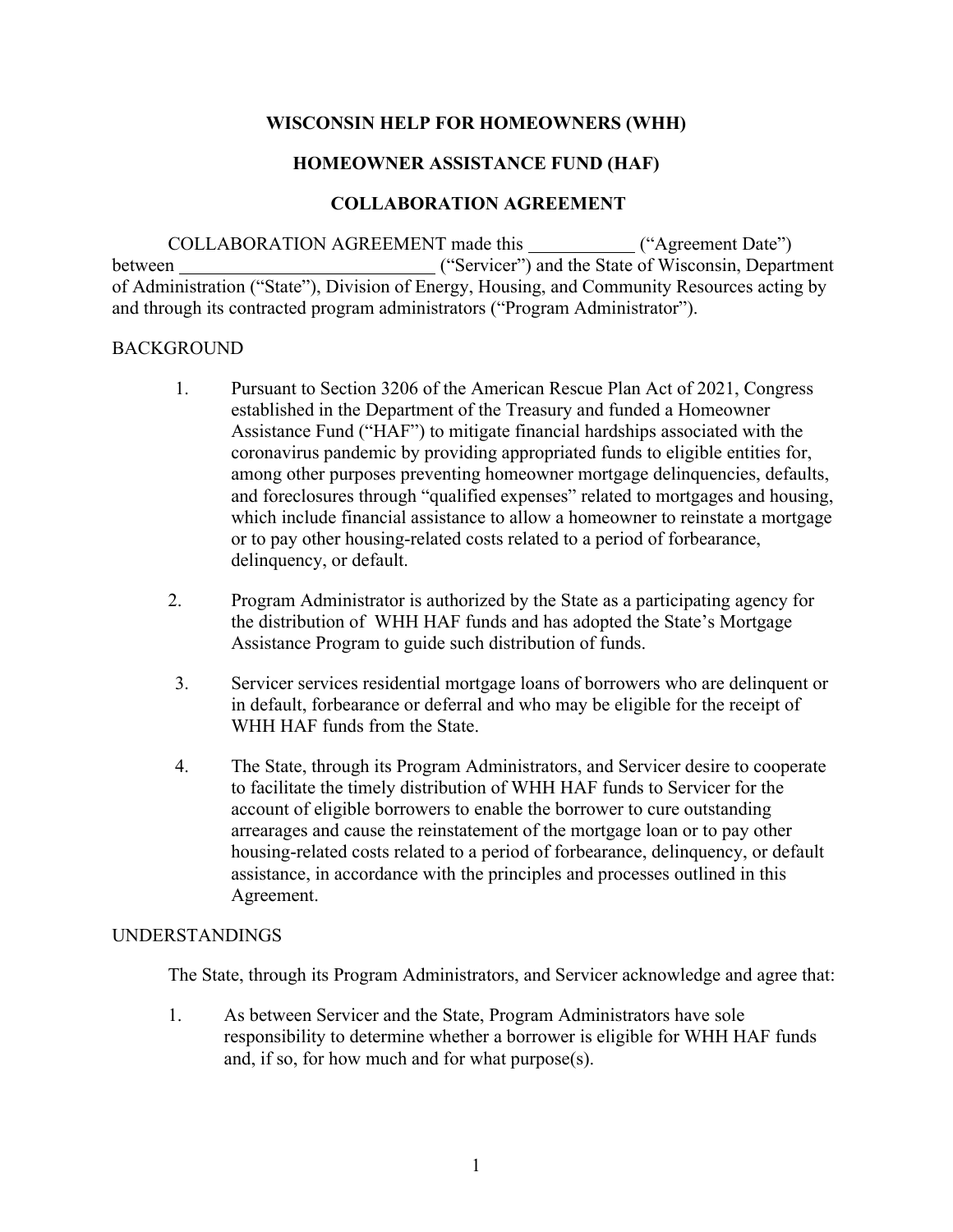- 2. As between Servicer and the State, Program Administrators, Servicer has sole responsibility to administer and service the mortgage loan as to which a borrower may be eligible for WHH HAF funds, including to determine the amounts of either any outstanding arrearages that the borrower may owe on a mortgage loan in order to reinstate the mortgage loan or to enable the borrower to pay other housing related costs related to a period of forbearance, delinquency, or default.
- 3. Servicer administers and services any such mortgage loan in accordance with applicable law, a third-party servicing agreement, applicable insurance policies. and potentially other contractual requirements. Nothing in this Agreement is intended to require, or will require, Servicer to violate or breach these requirements.
- 4. Program Administrators may contact Servicer, or Servicer, with proper authorization from the borrower, may contact Program Administrator, about the potential availability of WHH HAF funds to cure a particular borrower's arrearages or to pay other housing-related costs related to a period of forbearance, delinquency, or default.
- 5. Subject to the receipt of an executed "Borrower Consent Form" in the form attached to this Agreement as Exhibit A ("Borrower Consent Form") authorizing Servicer to share with Program Administrator information about the status of borrower's mortgage loan, Servicer will share such information with Program Administrator through a mutually agreeable form of common data file, or other mutually-agreed upon format. Program Administrator in turn will evaluate such information, determine if the borrower is eligible for WHH HAF funds and, if so, for how much and for what purposes(s) and share such determinations with the borrower and Servicer.
- 6. If the amount of approved WHH HAF funds is insufficient to cure any arrearage or pay other outstanding amounts due under the mortgage loan, Program Administrator may consult with the borrower to discuss borrower's willingness and ability, either directly or through other third parties, to supplement the available WHH HAF funds to cure such arrearage or pay other outstanding amounts due under the mortgage loan and Program Administrator will notify Servicer accordingly.
- 7. If the amount of approved WHH HAF funds is sufficient to cure any arrearage or pay other outstanding amounts due under the mortgage loan, either alone or in combination with any other funds payable by or on behalf of borrower, Program Administrator and Servicer will cooperate to facilitate the timely distribution of WHH HAF funds by Program Administrator to Servicer for the account of the borrower and the timely application by Servicer of such funds (and any other funds paid by or on behalf of borrower) to the account of the borrower, in accordance with applicable law and servicer's standard policies and procedures for handling mortgage payments.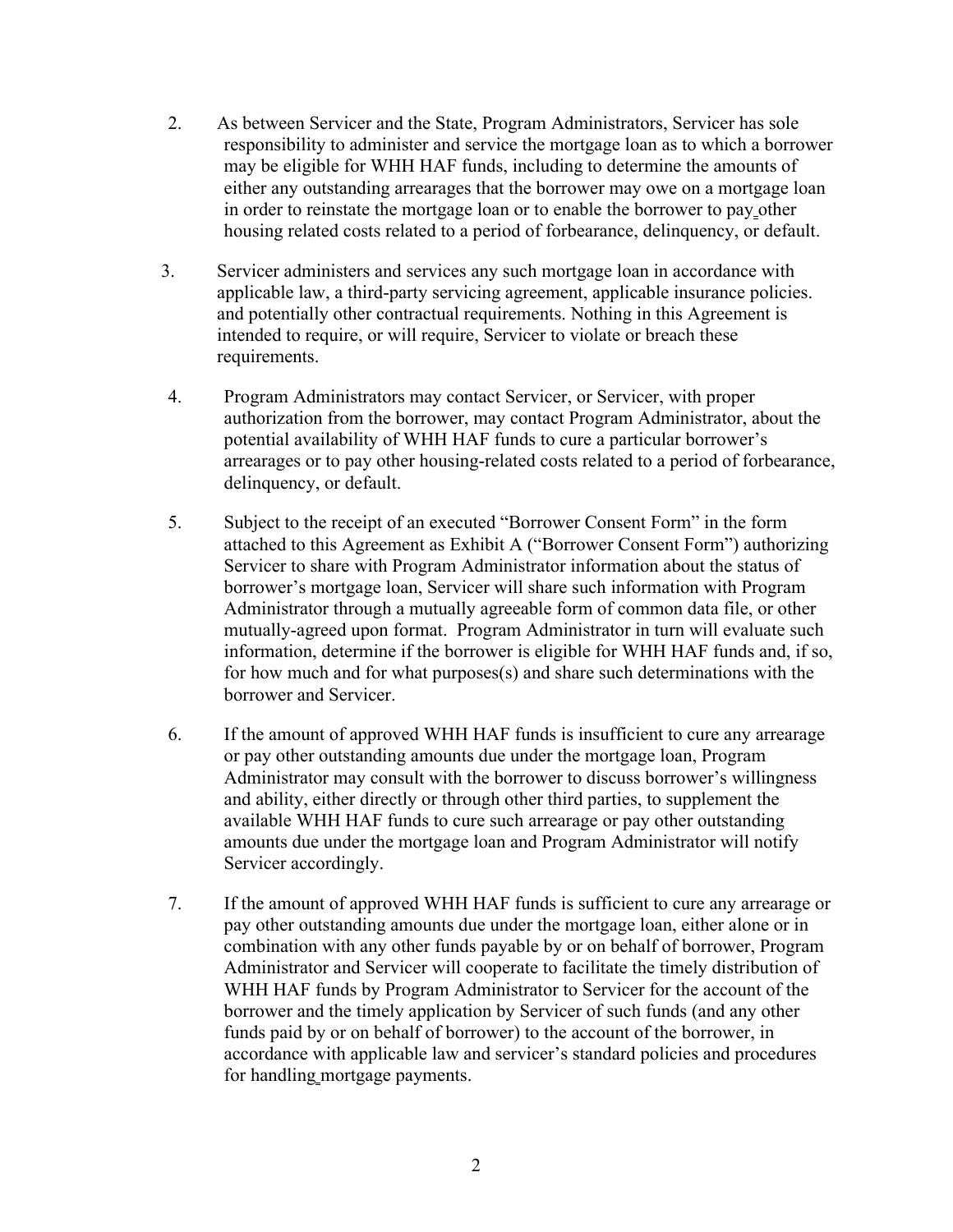- 8. Both Servicer and Administrator agree that time is of the essence in Program Administrator's determination of a borrower's eligibility for WHH HAF and the subsequent distribution and application of WHH HAF funds. Timely application by Servicer of sufficient WHH HAF funds and other supplementary funds for the account of the borrower is governed by applicable law.
- 9. All communication that includes borrower's "Nonpublic Personal Information" between Program Administrator and Servicer will be through encrypted email, secure loan port or other similar secure electronic delivery system. In accordance with HUD, privacy, telemarketing, and information security laws, regulations, and guidelines, Program Administrator and Servicer will maintain or implement appropriate measures designed to (a) ensure the security and confidentiality of any Nonpublic Personal Information it receives from the other party, including, without limitation, appointing a manager or group to coordinate compliance with the confidentiality obligations herein, (b) protect against any anticipated threats or hazards to the security or integrity of such information, including, without limitation, implementing necessary screening and background checks for individuals that may access or use the Nonpublic Personal Information as permitted by this Agreement, (c) protect against unauthorized access to or use of such information that could result in substantial harm or inconvenience to the subject of such information, (d) ensure the proper disposal of all Nonpublic Personal Information received from the other party upon the termination of this Agreement for any reason, unless the information is required to be retained for legal or regulatory record retention purposes, (e) treat the Nonpublic Personal Information with at least the same degree of care that it uses to protect its own confidential and proprietary information of a similar nature but with no less than a reasonable degree of care, and (f) implement or utilize appropriate technological safeguards that are at least in compliance with the Gramm-Leach Bliley Act as well as any generally recognized industry standards. For the purposes of this Agreement, the term "Nonpublic Personal Information" is any information received from or provided by the other party which pertains to or identifies an individual, such as a name, postal address, e-mail or IP address, facsimile or phone number, mother's maiden name, social security or identification number, transactional, employment, or financial data, medical or health records, personal, gender, political, profile, account, and password information.
- 10. Execution of this Agreement is voluntary and either party may terminate this Agreement without cause with 30 days written notice. A Servicer may choose to participate in one or more WHH HAF programs.
- 11. Program Administrator or its third-party partners assisting in the intake function must secure written authorization from each borrower to share information. Servicer must receive a copy of the signed Borrower Consent Form.
- 12. WHH HAF funds may only be used for Mortgage Reinstatement/Principal Reduction Program and Non-Mortgage Arrears Satisfaction Program as detailed in the Wisconsin HAF Needs Assessment and Plan.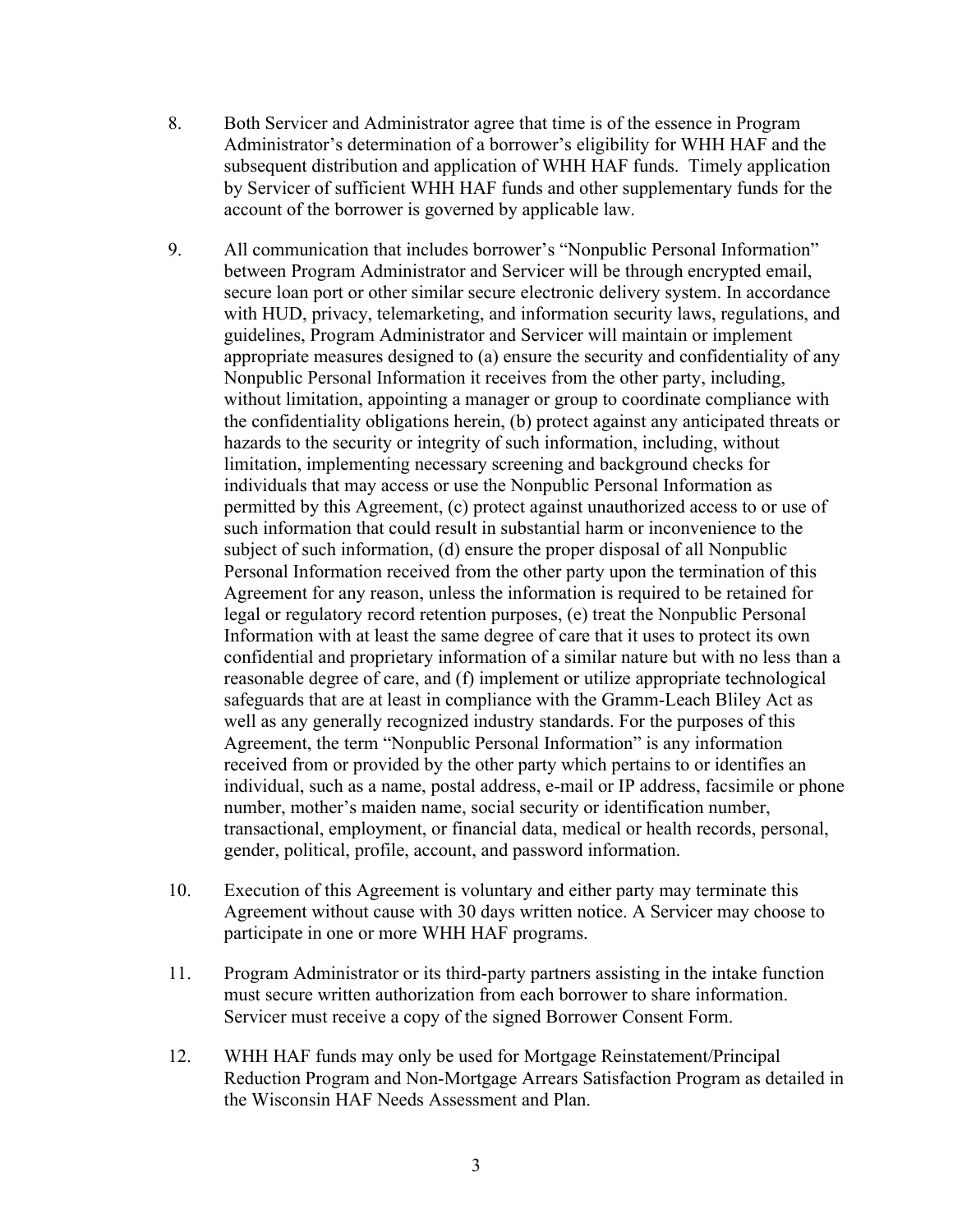- 13. Servicer and Program Administrator may agree for the provision of reports and other information in mutually agreeable form and content relating to the subject of this Agreement.
- 14. Program Administrator is responsible for continuing eligibility of the borrower for its WHH HAF program and any related fraud detection. Servicer will not be required to repay amounts applied to a borrower's loan if that borrower is later determined to be ineligible.
- 15. Servicer will conduct any transfer of servicing rights pertaining to mortgage loans covered under this Agreement in accordance with Regulation X implementing the Real Estate Settlement Procedures Act.
- 16. Where applicable, Program Administrator will provide at least 30 days' notice to Servicer before it will cease, reduce or otherwise vary borrower payments from that previously disclosed to Servicer in order to allow Servicer time to evaluate the borrower for other loss mitigation options.
- 17. Should Servicer receive more funds than needed from Program Administrator on the account of any particular borrower, Servicer will remit the surplus funds back to the State within thirty (30) days of receiving the funds.
- 18. WHH HAF funds may not be used to pay any expenses that are being paid in full by any other source for the same period. Servicer agrees to return any funds to the State that are considered a duplication of benefit within 30 days of becoming aware of the duplication.
- 19. Surplus funds and funds considered to be duplicative in nature shall be made payable to the Department of Administration and mailed to the following address and must include the borrower's name, property address, account number, and reference the WHH HAF Program..

State of Wisconsin DEHCR- Fiscal 101 East Wilson Street PO Box 7970 Madison, WI 53707

20. Servicer and the State each will establish a specific point of contact for WHH HAF cases and WHH HAF program matters ("Servicer Point of Contact" and "State Point of Contact", respectively), whom they may change from time to time at their discretion.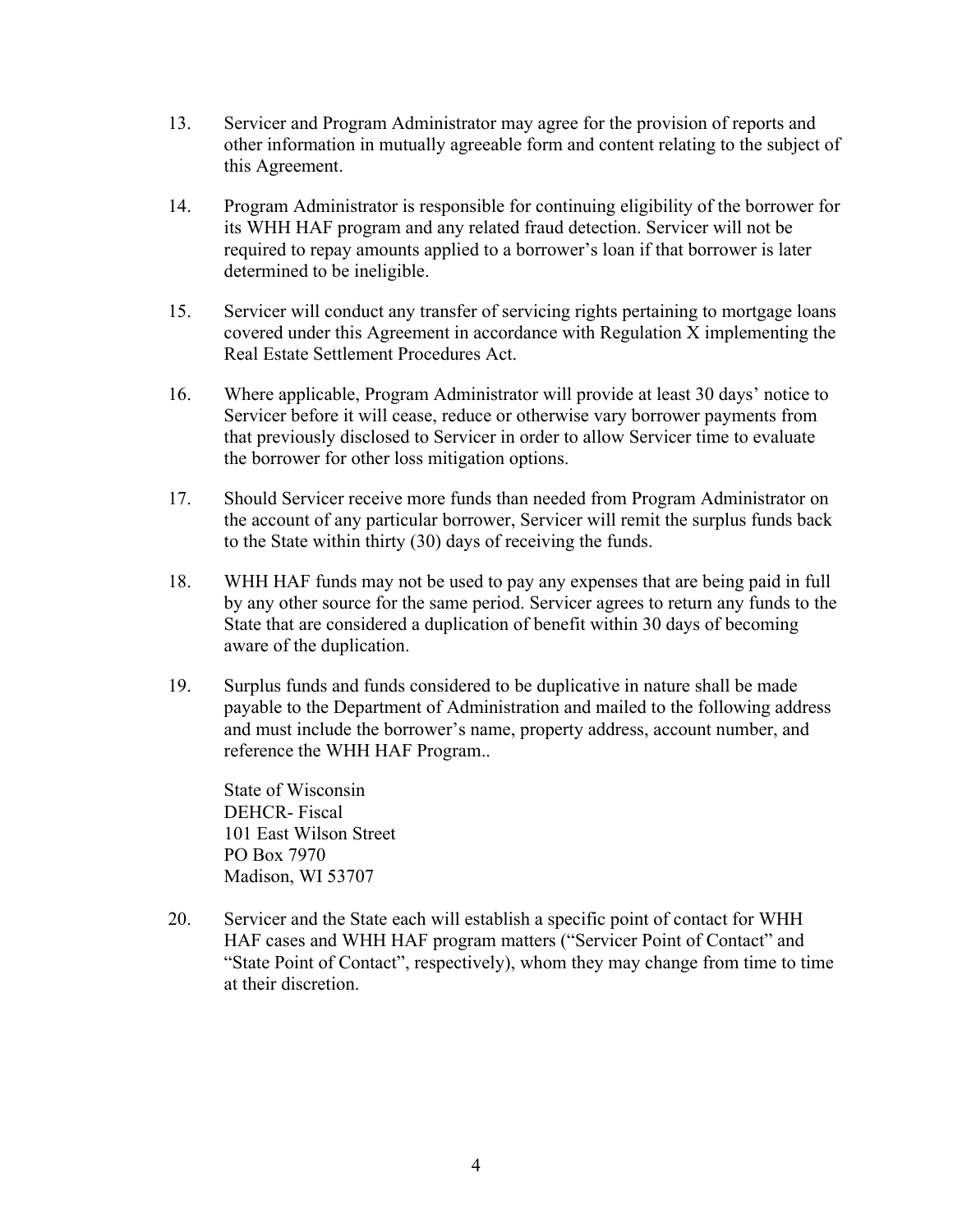21. Initially, the Servicer Point of Contact is:

Name:

Phone:

Email:

22. Initially, the State Point of Contact is:

Name: Tamra Fabian

Phone: 608-516-6322

Email: tamra.fabian@wisconsin.gov

23. Servicer is not authorized or empowered to determine and/or communicate to the homeowner eligibility for WHH HAF foreclosure prevention programs. Program Administrator is not authorized or empowered to determine and/or communicate to the homeowner eligibility for foreclosure prevention programs of Servicer. Program Administrator retains sole authority for its program eligibility determination and communication to the homeowner and Servicer. Servicer will communicate with borrowers and Program Administrator regarding loan modification and other Servicer-driven approvals.

| State of Wisconsin:           | Servicer:         |  |
|-------------------------------|-------------------|--|
|                               |                   |  |
| By:                           | By:               |  |
| Wisconsin Designated Official | Servicer Official |  |
| Title                         | Title             |  |
| Name                          | Name              |  |
|                               |                   |  |